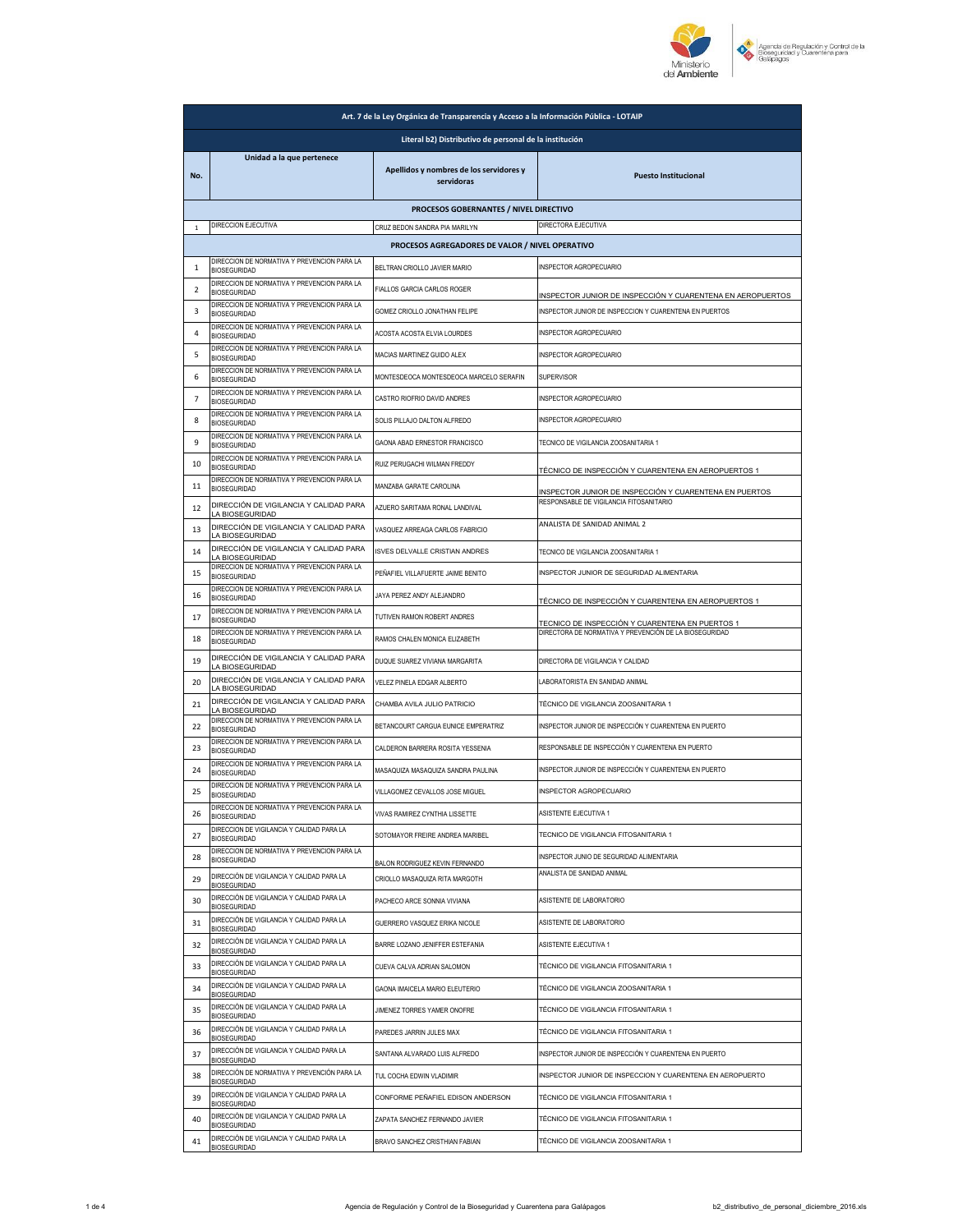

| 42 | DIRECCIÓN DE VIGILANCIA Y CALIDAD PARA LA<br><b>BIOSEGURIDAD</b>                           | LAGUA PILLA ISRAEL FABRICIO                                          | TÉCNICO DE VIGILANCIA ZOOSANITARIA 1                                                |
|----|--------------------------------------------------------------------------------------------|----------------------------------------------------------------------|-------------------------------------------------------------------------------------|
| 43 | DIRECCIÓN DE VIGILANCIA Y CALIDAD PARA LA<br><b>BIOSEGURIDAD</b>                           | MEJIA TORO MANUEL ALBERTO                                            | ANALISTA AMBIENTAL                                                                  |
| 44 | DIRECCIÓN DE VIGILANCIA Y CALIDAD PARA LA<br><b>BIOSEGURIDAD</b>                           | ZAPATA ZAMBRANO ANDRES EDUARDO                                       | TÉCNICO DE VIGILANCIA ZOOSANITARIA 1                                                |
| 45 | DIRECCION DE NORMATIVA Y PREVENCION PARA LA<br><b>BIOSEGURIDAD</b>                         | ANGULO SILVA OSWALDO JAVIER                                          | INSPECTOR JUNIOR DE INSPECCIÓN Y CUARENTENA EN PUERTO                               |
| 46 | DIRECCIÓN DE VIGILANCIA Y CALIDAD PARA LA<br><b>BIOSEGURIDAD</b>                           | CASTILLO OCAÑA GLADYS PAULINA                                        | ASISTENTE DE LABORATORIO                                                            |
| 47 | DIRECCION DE NORMATIVA Y PREVENCION PARA LA<br><b>BIOSEGURIDAD</b>                         | ITURBIDE ARIAS ROMMEL VINICIO                                        | INSPECTOR SENIOR DE INSPECCIÓN Y CUARENTENA EN PUERTO                               |
| 48 | DIRECCIÓN DE VIGILANCIA Y CALIDAD PARA LA                                                  | PEÑAFIEL QUIJIJE PETER MARLON                                        | TÉCNICO DE VIGILANCIA FITOSANITARIA 1                                               |
| 49 | <b>BIOSEGURIDAD</b><br>DIRECCIÓN DE VIGILANCIA Y CALIDAD PARA LA                           | CONTRERAS ORTIZ JONATHAN GERARDO                                     | TÉCNICO DE VIGILANCIA FITOSANITARIA 1                                               |
| 50 | <b>BIOSEGURIDAD</b><br>DIRECCION DE NORMATIVA Y PREVENCION PARA LA<br><b>BIOSEGURIDAD</b>  |                                                                      | INSPECTOR JUNIOR DE INSPECCIÓN Y CUARENTENA EN AEROPUERTO                           |
| 51 | DIRECCIÓN DE VIGILANCIA Y CALIDAD PARA LA                                                  | NORMANIA AUXILIADORA COELLO GOYA<br>PINCAY CAÑOLA DANNY JAVIER       | TECNICO DE VIGILANCIA ZOOSANITARIA 1                                                |
| 52 | <b>BIOSEGURIDAD</b><br>DIRECCION DE VIGILANCIA Y PREVENCION PARA LA<br><b>BIOSEGURIDAD</b> | TROYA JIMENEZ WILMER LUIS                                            | TECNICO DE VIGILANCIA FITOSANITARIA 1                                               |
| 53 | DIRECCIÓN DE VIGILANCIA Y CALIDAD PARA LA                                                  |                                                                      | ANALISTA DE VIGILANCIA ZOOSANITARIA                                                 |
| 54 | <b>BIOSEGURIDAD</b><br>DIRECCION DE VIGILANCIA Y CALIDAD PARA LA                           | FIGUEROA SIERRA LISSETTE PATRICIA<br>NOLE CURIMILMA FERNANDO AUGUSTO | TECNICO DE VIGILANCIA FITOSANITARIA 1                                               |
|    | <b>BIOSEGURIDAD</b><br>DIRECCION DE VIGILANCIA Y CALIDAD PARA LA                           |                                                                      |                                                                                     |
| 55 | <b>BIOSEGURIDAD</b><br>DIRECCION DE NORMATIVA Y PREVENCION PARA LA                         | LOPEZ MOYA NOEMI JACKELINE                                           | TÉCNICO DE VIGILANCIA FITOSANITARIA 1                                               |
| 56 | <b>BIOSEGURIDAD</b><br>DIRECCION DE NORMATIVA Y PREVENCION PARA LA                         | JAYA BRAVO WASHINGTON DANILO                                         | ASISTENTE DE NORMATIVA<br>INSPECTOR JUNIOR DE INSPECCION Y CUARENTENA EN AEROPUERTO |
| 57 | <b>BIOSEGURIDAD</b><br>DIRECCION DE NORMATIVA Y PREVENCION PARA LA                         | CARRANZA NARANJO MAGALI ABIGAIL                                      |                                                                                     |
| 58 | <b>BIOSEGURIDAD</b><br>DIRECCION DE NORMATIVA Y PREVENCION PARA LA                         | DANIELA ANNABEL VARGAS PEÑAFIEL<br>ARANEA OLVERA PRICSILA JENNY      | INSPECTOR JUNIOR DE INSPECCION Y CUARENTENA EN PUERTO                               |
| 59 | <b>BIOSEGURIDAD</b>                                                                        |                                                                      | TECNICO DE INSPECCION Y CUARENTENA EN AEROPUERTO                                    |
| 60 | DIRECCION DE NORMATIVA Y PREVENCION PARA LA<br><b>BIOSEGURIDAD</b>                         | SOTOMAYOR LARA GABRIELA ALEJANDRA                                    | TECNICO DE INSPECCION Y CUARENTENA EN AEROPUERTO                                    |
| 61 | OFICINA TECNICA SAN CRISTOBAL                                                              | MAYORGA VASQUEZ JOSE RODRIGO                                         | INSPECTOR AGROPECUARIO                                                              |
| 62 | OFICINA TECNICA SAN CRISTOBAL                                                              | LOAYZA MENDOZA JOSE FLORESMILO                                       | TECNICO DE VIGILANCIA FITOSANITARIA 2                                               |
| 63 | OFICINA TECNICA SAN CRISTOBAL                                                              | NARVAEZ LIMONES FREDDY WILLIAM                                       | INSPECTOR AGROPECUARIO                                                              |
| 64 | OFICINA TECNICA SAN CRISTOBAL                                                              | YAULI REYES FABRICIO LEONARDO                                        | INSPECTOR AGROPECUARIO                                                              |
| 65 | OFICINA TECNICA SAN CRISTOBAL                                                              | OLAYA CAICEDO MARIO DANIEL                                           | TECNICO DE VIGILANCIA ZOOSANITARIA 1                                                |
|    | OFICINA TECNICA SAN CRISTOBAL                                                              |                                                                      |                                                                                     |
| 66 |                                                                                            | LLERENA MARTILLO YASMANIA YESSENIA                                   | RESPONSABLE DE OFICINA TECNICA                                                      |
| 67 | OFICINA TECNICA QUITO                                                                      | FONSECA BAUTISTA ALEX MARCELO                                        | SUPERVISOR                                                                          |
| 68 | OFICINA TECNICA QUITO                                                                      | ALVAREZ GAIBOR RAMON IVAN                                            | INSPECTOR AGROPECUARIO                                                              |
| 69 | OFICINA TECNICA QUITO                                                                      | CHAMORRO TRONCOSO GALO JEWINSON                                      | INSPECTOR AGROPECUARIO                                                              |
| 70 | OFICINA TECNICA QUITO                                                                      | TAPIA HINOJOSA LOURDES ISABEL                                        | INSPECTOR AGROPECUARIO                                                              |
| 71 | OFICINA TECNICA QUITO                                                                      | TIPAN PILATUÑA EDGAR OSWALDO                                         | INSPECTOR AGROPECUARIO                                                              |
| 72 | OFICINA TECNICA QUITO                                                                      | PILLAJO LINCANGO WILLIAN JAVIER                                      | INSPECTOR SENIOR DE INSPECCION Y CUARENTENA EN AEROPUERTO                           |
| 73 | OFICINA TECNICA QUITO                                                                      | CHASIPANTA USHIÑA JOSE EDISON                                        | INSPECTOR JUNIOR DE INSPECCION Y CUARENTENA EN AEROPUERTO                           |
| 74 | OFICINA TECNICA QUITO                                                                      | <b>VIVERO AGUIRRE SANDRA XIMENA</b>                                  | INSPECTOR JUNIOR DE INSPECCION Y CUARENTENA EN AEROPUERTO                           |
| 75 | OFICINA TECNICA ISABELA                                                                    | GIL YEPEZ DANNY ROGELIO                                              | RESPONSABLE DE OFICINA TECNICA 1                                                    |
| 76 | OFICINA TECNICA ISABELA                                                                    | TUPIZA VILLEGAS GONZALO                                              | INSPECTOR AGROPECUARIO                                                              |
| 77 | OFICINA TECNICA ISABELA                                                                    | CHUNGA MACIAS ROSA INDAURA                                           | TECNICO DE SEGURIDAD ALIMENTARIA 1 DE OFICINA TÉCNICA                               |
| 78 | OFICINA TECNICA ISABELA                                                                    | RIVADENEIRA RIVERA DIEGO STALIN                                      | TÉCNICO DE VIGILANCIA ZOOSANITARIA 1                                                |
| 79 | OFICINA TECNICA ISABELA                                                                    | ZAMBRANO ROSERO JOSE LUIS                                            | TECNICO DE VIGILANCIA FITOSANITARIA 1                                               |
| 80 | OFICINA TECNICA GUAYAQUIL                                                                  | ARZUBE OSORIO ARMANDO BUENAVENTURA                                   | INSPECTOR FITOSANITARIO                                                             |
| 81 | OFICINA TECNICA GUAYAQUIL                                                                  | CARRERA QUISPE JORGE ENRIQUE                                         | <b>INSPECTOR FITOSANITARIO</b>                                                      |
| 82 | OFICINA TECNICA GUAYAQUIL                                                                  | GARAICOA MARTINEZ LARISSA ESTALINA                                   | INSPECTOR FITOSANITARIO                                                             |
| 83 | OFICINA TECNICA GUAYAQUIL                                                                  | LOPEZ FEIJOO ISAURO APOLO                                            | INSPECTOR FITOSANITARIO                                                             |
| 84 | OFICINA TECNICA GUAYAQUIL                                                                  | MENDEZ DE LA CUADRA KETTY ESPERANZA                                  | INSPECTOR SENIOR DE INSPECCION Y CUARENTENA EN AEROPUERTO                           |
| 85 | OFICINA TECNICA GUAYAQUIL                                                                  | VELASCO ALVARADO GABRIEL OSWALDO                                     | INSPECTOR AGROPECUARIO                                                              |
| 86 | OFICINA TECNICA GUAYAQUIL                                                                  | LIMA PISCO VERONICA ALEXANDRA                                        | RECAUDADORA                                                                         |
| 87 | OFICINA TECNICA GUAYAQUIL                                                                  | POVEDA ALVARADO MAURICIO ALEJANDRO                                   | <b>RECAUDADOR</b>                                                                   |
| 88 | OFICINA TECNICA GUAYAQUIL                                                                  | ZAMBRANO QUITO EDGAR ELIESER                                         | INSPECTOR SENIOR DE INSPECCION Y CUARENTENA                                         |
| 89 | OFICINA TECNICA GUAYAQUIL                                                                  | DOMINGUEZ VALDEZ ALBERTO NELSON                                      | INSPECTOR SENIOR DE INSPECCION Y CUARENTENA                                         |
| 90 | OFICINA TECNICA GUAYAQUIL                                                                  | JOSE DAVID VILLALTA PASTUZO                                          | INSPECTOR SENIOR DE INSPECCION Y CUARENTENA                                         |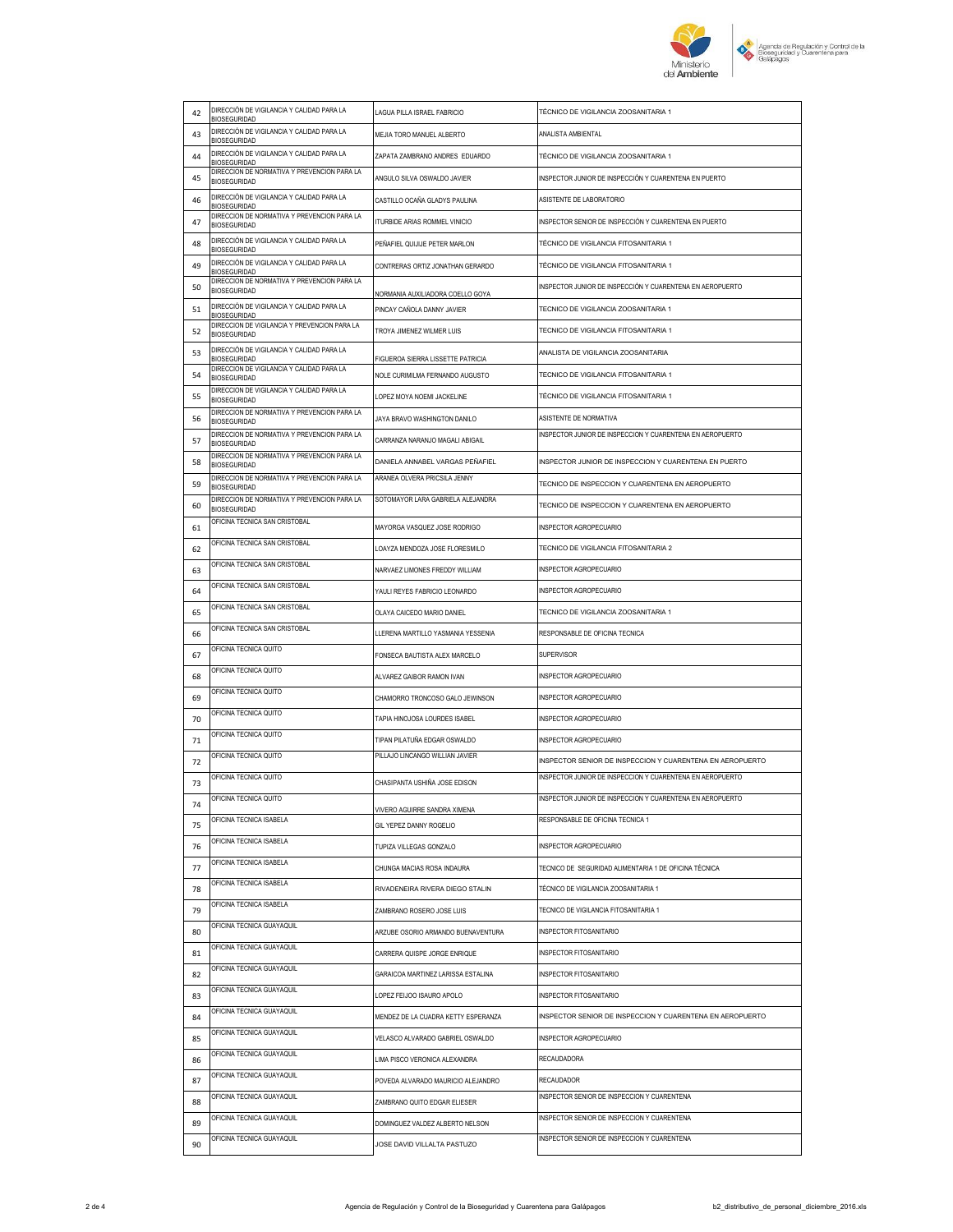

| 91  | OFICINA TECNICA GUAYAQUIL     | VERA MIÑO MARLY ISABEL                                               | INSPECTOR SENIOR DE INSPECCION Y CUARENTENA EN PUERTO                   |
|-----|-------------------------------|----------------------------------------------------------------------|-------------------------------------------------------------------------|
| 92  | OFICINA TECNICA GUAYAQUIL     | PANTOJA BRITO ANGELICA ROCIO                                         | INSPECTOR SENIOR DE INSPECCION Y CUARENTENA                             |
| 93  | OFICINA TECNICA FLOREANA      | NAULA CASTILLO ANGEL BOLIVAR                                         | <b>TÉCNICO</b>                                                          |
| 94  | OFICINA TECNICA FLOREANA      | ROSERO IZQUIERDO ANGEL DAVID                                         | <b>TÉCNICO</b>                                                          |
| 95  | OFICINA TECNICA SAN CRISTOBAL | LOPEZ URRESTA NAILA IRENE                                            | TECNICO DE SEGURIDAD ALIMENTARIA 1                                      |
| 96  | OFICINA TECNICA GUAYAQUIL     | POROZO MEDINA NANCY LUS ANI                                          | RESPONSABLE DE INSPECCION Y CUARENTENA EN PUERTO                        |
| 97  | OFICINA TECNICA ISABELA       | FLOR YEPEZ MARIA DE LOURDES                                          | ASISTENTE DE OFICINA 1                                                  |
| 98  | OFICINA TECNICA GUAYAQUIL     | LOZADA BAJAÑA LIZZETH MARIA                                          | RESPONSABLE DE INSPECCION Y CUARENTENA EN AEROPUERTO                    |
| 99  | OFICINA TECNICA GUAYAQUIL     | DURAN REYES NANCY ESTHER                                             | EXPERTO EN OFICINA TECNICA                                              |
| 100 | OFICINA TECNICA GUAYAQUIL     | CAICEDO LOPEZ GONZALO JAVIER                                         | INSPECTOR JUNIOR DE PRODUCTOS QUMICOS                                   |
| 101 | OFICINA TECNICA GUAYAQUIL     | CAMPUSANO GOMEZ KATTY ELINA                                          | ASISTENTE DE OFICINA 1                                                  |
| 102 | OFICINA TECNICA GUAYAQUIL     | PAZMIÑO VILLEGAS OLGA YAZMINA                                        | INSPECTOR SENIOR DE INSPECCION Y CUARENTENA EN AEROPUERTO               |
| 103 | OFICINA TECNICA GUAYAQUIL     |                                                                      | INSPECTOR JUNIOR DE INSPECCION Y CUARENTENA PUERTO/AEROPUERTO           |
| 104 | OFICINA TECNICA QUITO         | PRIETO VELOZ MARY CRUZ<br>CORTES PONCE JOHANNA PATRICIA              | INSPECTOR SENIOR DE INSPECCIÓN Y CUARENTENA EN AEROPUERTO               |
| 105 | OFICINA TECNICA SAN CRISTOBAL |                                                                      | TÉCNICO DE INSPECCIÓN Y CUARENTENA EN AEROPUERTO                        |
| 106 | OFICINA TECNICA SAN CRISTOBAL | MORA SANCHEZ GABRIELA ALEXANDRA<br>ALAVA MENDOZA WILFRIDO ALBERTO    | TÉCNICO DE VIGILANCIA FITOSANITARIA 1                                   |
| 107 | OFICINA TECNICA SAN CRISTOBAL | ALVARADO GANDO IVONNE ERLINDA                                        | TÉCNICO DE VIGILANCIA FITOSANITARIA 1                                   |
| 108 | OFICINA TECNICA SAN CRISTOBAL | ALVARADO PINCAY JESSICA ISABEL                                       | TÉCNICO DE VIGILANCIA FITOSANITARIA 1                                   |
| 109 | OFICINA TECNICA SAN CRISTOBAL | CAMACHO ORDOÑEZ EFREN RAFAEL                                         | TÉCNICO DE VIGILANCIA FITOSANITARIA 1                                   |
| 110 | OFICINA TECNICA SAN CRISTOBAL | PUGA CRUZ CARLOS LUIS                                                | TÉCNICO DE VIGILANCIA FITOSANITARIA 1                                   |
| 111 | OFICINA TECNICA SAN CRISTOBAL | CHANGO CAIZA SANDRA DEL ROCIO                                        | TÉCNICO DE VIGILANCIA ZOOSANITARIA 1                                    |
| 112 | OFICINA TECNICA SAN CRISTOBAL |                                                                      | TÉCNICO DE VIGILANCIA ZOOSANITARIA 1                                    |
| 113 | OFICINA TECNICA SAN CRISTOBAL | GUANGA VELASQUEZ GISSELA DEL CARMEN<br>YAGUAL CAICEDO IVETTE LINET   | TECNICO DE INSPECCION Y CUARENTENA EN AEROPUERTO                        |
| 114 | OFICINA TECNICA SAN CRISTOBAL | ROLDAN HERMIDA EDGAR RENE                                            | TÉCNICO DE VIGILANCIA ZOOSANITARIA 1                                    |
| 115 | OFICINA TECNICA QUITO         | CORONEL SOSA STEFANY DEL CISNE                                       | INSPECTOR SENIOR DE INSPECCIÓN Y CUARENTENA EN AEROPUERTO               |
| 116 | OFICINA TECNICA ISABELA       | ARMAS GIL HERNANDO EMILIO                                            | TÉCNICO DE VIGILANCIA FITOSANITARIA 1                                   |
| 117 | OFICINA TECNICA ISABELA       | JUELA PAUTA DANNY ALONSO                                             | TÉCNICO DE VIGILANCIA FITOSANITARIA 1                                   |
| 118 | OFICINA TECNICA ISABELA       | PINARGOTE SINCHE SONIA NATALY                                        | TÉCNICO DE VIGILANCIA FITOSANITARIA 1                                   |
| 119 | OFICINA TECNICA ISABELA       |                                                                      | TÉCNICO DE VIGILANCIA FITOSANITARIA 1                                   |
|     | OFICINA TECNICA ISABELA       | ROSERO GIL JAQUELINE VIVIANA                                         | TÉCNICO DE VIGILANCIA ZOOSANITARIA 1                                    |
| 120 | OFICINA TECNICA ISABELA       | TUPIZA YAPO GONZALO WLADIMIR                                         | TÉCNICO DE VIGILANCIA ZOOSANITARIA 1                                    |
| 121 | OFICINA TECNICA ISABELA       | UVIDIA FLORES RAFAEL MARCELO<br>VILLAGOMEZ ESTRELLA SUSANA ELIZABETH | TÉCNICO DE VIGILANCIA ZOOSANITARIA 1                                    |
| 122 | OFICINA TECNICA GUAYAQUIL     |                                                                      |                                                                         |
| 123 | OFICINA TECNICA FLOREANA      | HEREDIA SANDOVAL GIOVANNI ARTURO                                     | INSPECTOR SENIOR DE INSPECCION Y CUARENTENA EN AEROPUERTO               |
| 124 | OFICINA TECNICA FLOREANA      | MORA SALGADO JOSELITO ROLAN                                          | TÉCNICO DE INSPECCIÓN Y CUARENTENA EN PUERTOS                           |
| 125 | OFICINA TECNICA FLOREANA      | MORA SALGADO JUANITA ERCILIA                                         | TÉCNICO DE VIGILANCIA FITOSANITARIA 1                                   |
| 126 | OFICINA TECNICA GUAYAQUIL     | NAULA CASTILLO JOSE MIGUEL                                           | TÉCNICO DE VIGILANCIA ZOOSANITARIA 1                                    |
| 127 | OFICINA TECNICA SAN CRISTOBAL | CONDE GARCES RAFAEL LEONARDO                                         | INSPECTOR SENIOR DE INSPECCIÓN Y CUARENTENA EN PUERTO                   |
| 128 | OFICINA TECNICA SAN CRISTOBAL | CABEZAS ESPINOZA CINDDY YAEL                                         | INSPECTOR JUNIOR DE INSPECCIÓN Y CUARENTENA EN AEROPUERTO               |
| 129 | OFICINA TECNICA SAN CRISTOBAL | YAGUAL MEDINA LUIS ANTONIO                                           | INSPECTOR JUNIOR DE INSPECCIÓN Y CUARENTENA EN PUERTO                   |
| 130 | OFICINA TECNICA QUITO         | LARA NARVAEZ ISIS STEFANNYA                                          | INSPECTOR JUNIOR DE INSPECCIÓN Y CUARENTENA EN PUERTO                   |
| 131 | OFICINA TECNICA QUITO         | LEMA LEMA ROMEO                                                      | INSPECTOR SENIOR DE INSPECCIÓN Y CUARENTENA EN AEROPUERTO               |
| 132 | OFICINA TECNICA QUITO         | ECHEVERRIA BOLAÑOS MARCO ISRAEL                                      | INSPECTOR JUNIOR DE INSPECCIÓN Y CUARENTENA EN AEROPUERTO<br>RECAUDADOR |
| 133 | OFICINA TECNICA SAN CRISTOBAL | BETANCOURT MARTINEZ JORGE RAMIRO                                     |                                                                         |
| 134 | OFICINA TECNICA SAN CRISTOBAL | CALVA ABAD JOSE RODRIGO                                              | TÉCNICO DE INSPECCIÓN Y CUARENTENA                                      |
| 135 | OFICINA TECNICA QUITO         | ESPAÑA HERNANDEZ ELIANA KARINA                                       | TECNICO DE VIGILANCIA FITOSANITARIA 1                                   |
| 136 | OFICINA TECNICA SAN CRISTOBAL | ROBERT ABRAM QUINTANA PUMA                                           | INSPECTOR SENIOR DE INSPECCIÓN Y CUARENTENA EN AEROPUERTO               |
| 137 |                               | CARLOS ALBERTO ZAMBRANO LOPEZ                                        | ASISTENTE DE OFICINA                                                    |
| 138 | OFICINA TECNICA GUAYAQUIL     | FREIRE PLAZA SORANGEL LILIBETH                                       | INSPECTOR SENIOR DE INSPECCIÓN Y CUARENTENA EN AEROPUERTO               |
| 139 | OFICINA TECNICA SAN CRISTOBAL | ORTEGA GUAMANQUISHPE CHRISTOPHE EMANUEL                              | TÉCNICO DE VIGILANCIA ZOOSANITARIA 1                                    |